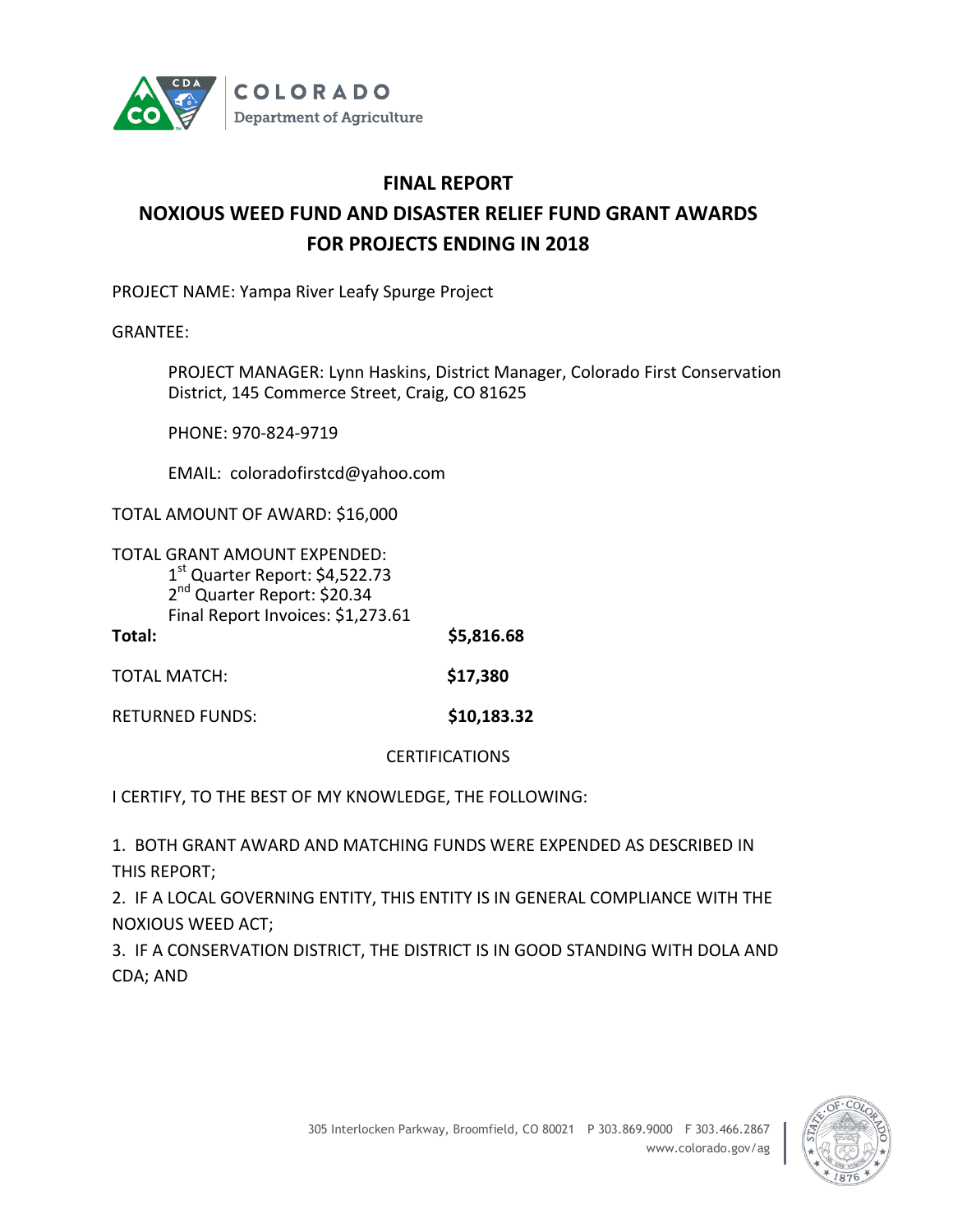4. IF AN AUDIT REVEALS THAT CDA GRANT FUNDS WERE EXPENDED OUTSIDE THE CONTRACT DATES, OR EXPENDED FOR NON-ALLOWED GOODS OR SERVICES, THE GRANTEE WILL REIMBURSE CDA FOR THE OUTSTANDING AMOUNT.

| <b>PROJECT MANAGER:</b> |  |
|-------------------------|--|
|-------------------------|--|

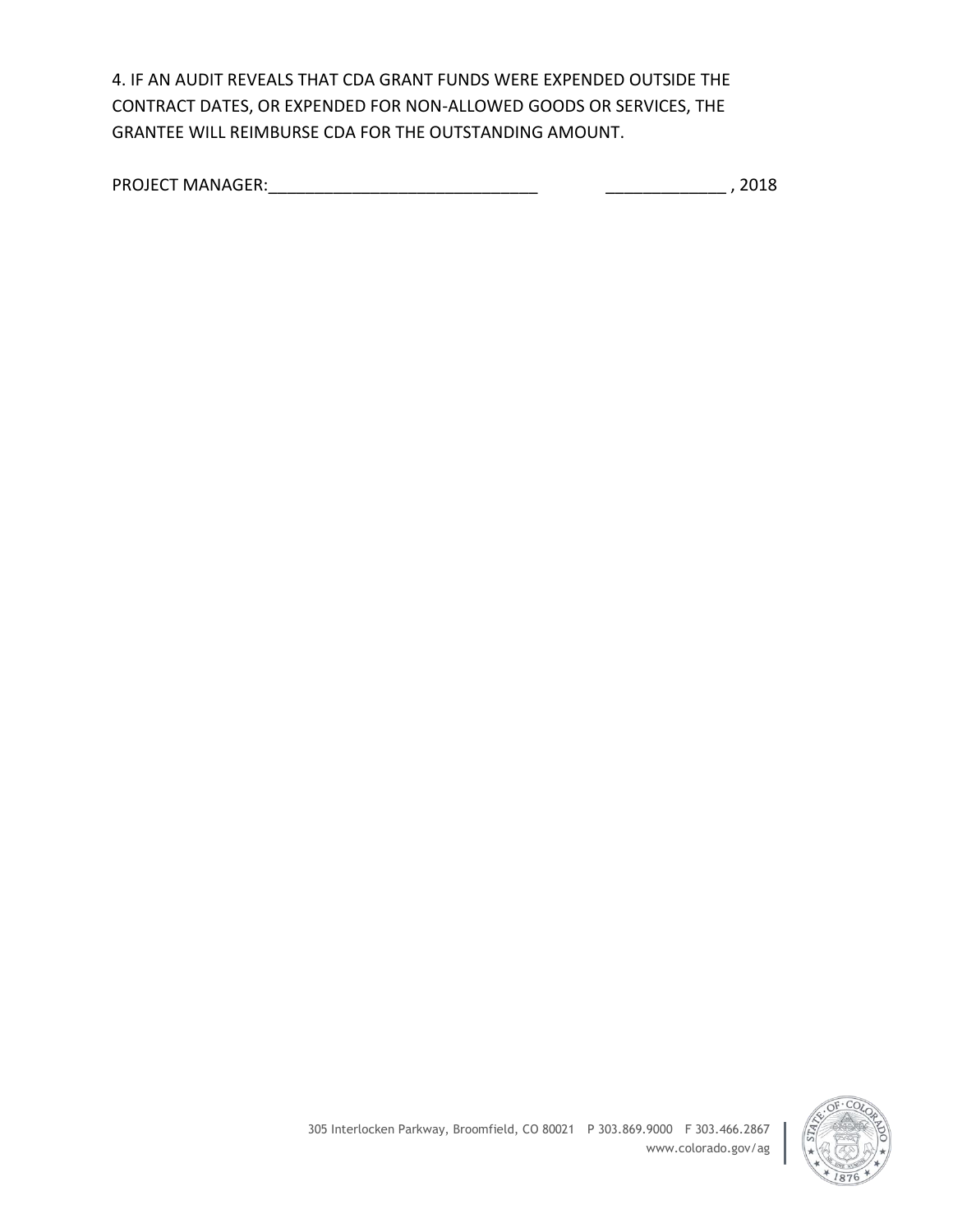### **ON-THE-GROUND NOXIOUS WEED MANAGEMENT**

## FOR ALL TARGETED SPECIES FOR THIS GRANT ONLY, PLEASE LIST:

| <b>Plant Name</b>                                                                                                                      | List<br>(A, B, C) | Acres<br>treated | % of total populations in your<br>jurisdiction     | Targeted eradication or<br>elimination year                           |
|----------------------------------------------------------------------------------------------------------------------------------------|-------------------|------------------|----------------------------------------------------|-----------------------------------------------------------------------|
| Leafy Spurge hand pulling raft trip in<br>Dinosaur National Monument on 46<br>miles of the Yampa River and 1.58<br>miles of Tepee Draw | B                 | 3 acres          | .00003125 percent of<br>acreage of 96,000<br>acres | Suppress and<br>Management of LS as per<br>10-Year Management<br>Plan |
| Leafy Spurge: CPW treated LS at<br>Yampa River State Park and river<br>access at South Beach                                           | B                 | 2 acres          | .00002 percent of<br>acreage of 96,000<br>acres    | Suppress and<br>Management of LS as per<br>10-Year Man. Plan          |
| RC Weed Program contracted for<br>Treatment of new acres contiguous<br>to 100+/- acs treated with 2016 and<br>2017 CDA WF Grant Funds. | B                 | 20 acres         | .0002 percent of<br>acreage of 96,000<br>acres     | Suppress and<br>Management of LS as per<br>10-Year Management Plan    |
|                                                                                                                                        |                   |                  |                                                    |                                                                       |

*(These tables can be expanded by placing the cursor outside of the right-hand cell and pressing Enter.)*

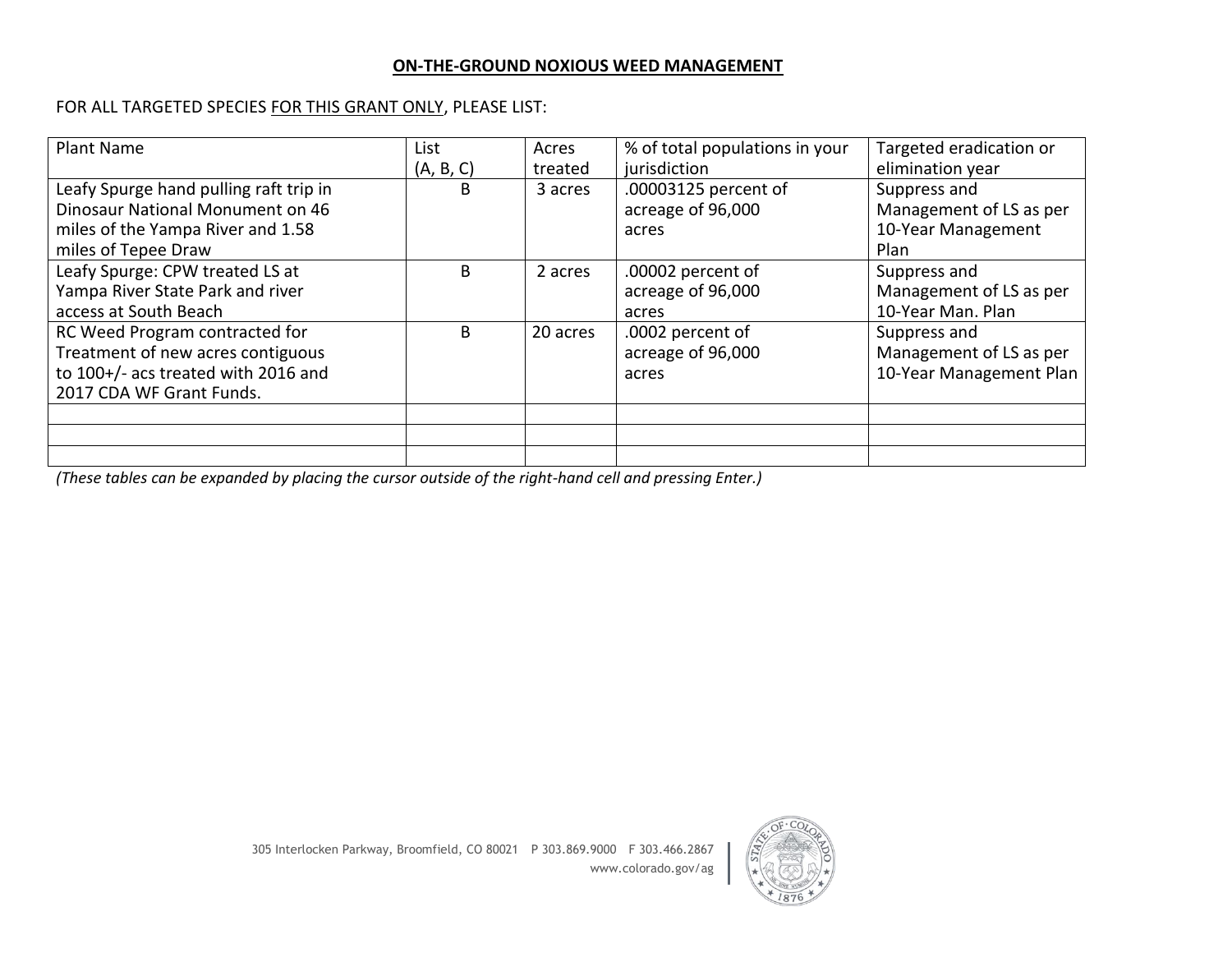## EDUCATION / OUTREACH

## PLEASE LIST:

| Meetings / Events                                                                                                                                | # of people<br>attending | Primary activities                                                                                                                                                                                                                            |
|--------------------------------------------------------------------------------------------------------------------------------------------------|--------------------------|-----------------------------------------------------------------------------------------------------------------------------------------------------------------------------------------------------------------------------------------------|
| Friends of the Yampa, State of the Yampa<br>Presentation (06/01/2018) at the Chief<br>Theater in Steamboat Springs, Co                           | 83                       | Manned table with leafy spurge handout and YRLSP brochure. Gave<br>presentation to attendees with leafy spurge and project slides.                                                                                                            |
| Friends of the Yampa Yampa River<br>Awareness Project raft trip through<br><b>Dinosaur National Monument</b><br>(06/05/2018 through 06/10/2018)  | 25                       | YRLSP members made a presentation of leafy spurge and the<br>infestations in the riparian areas of the Yampa River and handed<br>out educational materials explaining leafy spurge and the YRLSP.                                             |
| Yampa Valley Fly Fishers meeting<br>(11/14/2018) at Rex's American Grill                                                                         | 42                       | Gave presentation with handouts and YRLSP brochure requesting<br>assistance in identifying leafy spurge infestations along the Yampa.                                                                                                         |
| Upper Yampa River Watershed Group<br>Presentation at Steamboat Springs,<br>Community Center (12/05/2018)                                         | 8                        | Update on YRLSP with handouts including brochure and Project<br>Description showing similar goals of improving water quality and<br>riparian areas through the management of leafy spurge.                                                    |
| Landowner Letter mailed to landowners<br>adjacent to the Yampa River in Moffat and<br><b>Routt Counties</b>                                      | 173                      | Update on the YRLSP's past leafy spurge efforts and treatments.<br>Requests for future assistance in the management of leafy spurge<br>and with the future YRLSP Leafy Spurge Research Plan.                                                  |
| YRLSP sponsored the 2018 Show Me Float<br>on the Yampa from Dorsey Bch in Routt<br>County to Pebble Bch in Moffat County<br>(6/22) (65 invitees) | 23                       | Floated the Yampa in rafts. Were able to show the participants the<br>extent of the leafy spurge infestation in this river reach. Stopped for<br>discussions and ended with a barbecue sponsored by the<br>Parrotheads at Loudy Simpson Park. |

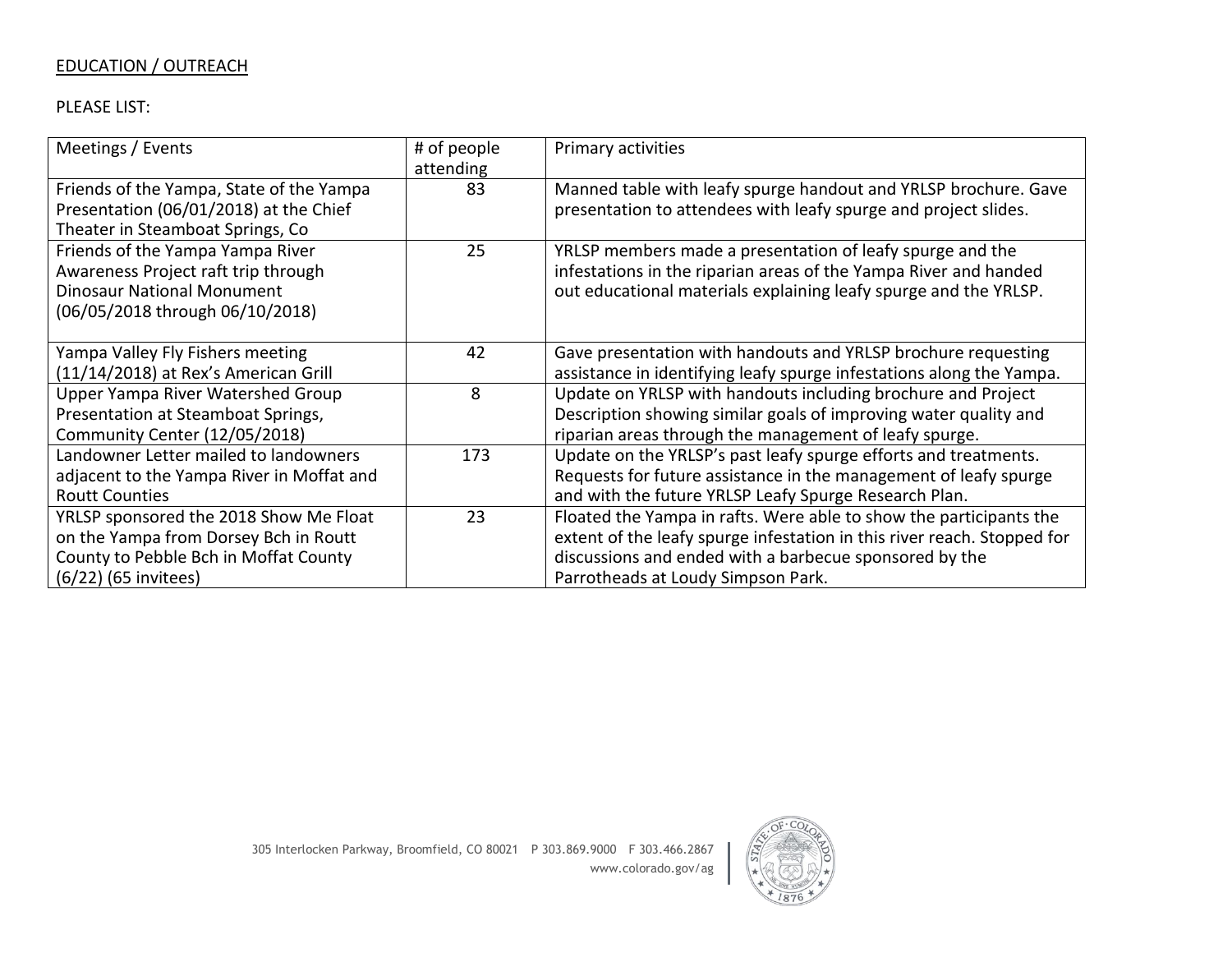For the following section please refer to your Statement of Work and your own grant/project records.

## **PROJECT EVALUATION**

Have you met all of the project deliverables? The Seault of the Molds of the please contact your CDA project manager. NOTE: EXTENSIVE CONTACT WITH LARA DURAN, CDA.

1. Please list the Performance Activities from the Statement of Work (you can copy/paste into this form) and describe how they were addressed over the course of your project. If there is a Performance Activity that was not met, please provide an explanation for that as well.

SOW C.i: Moffat County to contract for treatment of 15acs by horseback in TeePee Draw for 3<sup>rd</sup> treatment. Not met due to shortened grant period (6.5 months) which precluded spring and early summer treatments and the 2018 drought conditions which made it impractical to chemically treat leafy spurge.

SOW C.ii: Moffat County to treat 45acs of BLM land in the Cross Mt area. Not met due to shortened grant period (6.5 months) which precluded spring and early summer treatments and the 2018 drought conditions which made it impractical to chemically treat leafy spurge.

SOW C.iii: Routt County to contract for treatment of 115acs +/- in west of Hayden for 3<sup>rd</sup> treatment. Not met due to shortened grant period (6.5 months) which precluded spring and early summer treatments and the 2018 drought conditions which made it impractical to chemically treat leafy spurge.

SOW C.iv: Treat private property of three new landowners west of Hayden for 1<sup>st</sup> treatment. Routt County Weed Program organized and contracted for the treatment of 15+/- new acres (6/21-6/23) of LS infestations West of Hayden, Colorado contiguous to 100+/- acs treated with 2016 and 2017 CDA WF Grants

SOW C.v: The Yampa River, Dinosaur National Monument from Deerlodge Park to the Confluence of the Green River saw mechanical treatments in 2018 of 47.9 miles including Teepee and Anderson Draws. Total Canopy Mechanically Removed by hand pulling on trip (06/15/2018 through 06/21/2018 for 2018 CDA WF Grant: 3 acres. Note: There are over different 300 leafy spurge sites in the riparian areas in DNM along the Yampa.

SOW C.vi: Two new leafy spurge beetle releases in cooperation with the Palisade Nursery. Moffat County Weed and Pest Management monitored 5 beetle prior release sites. Did not complete new releases due to the inability of YRLSP partners to make contact with John Kaltenbach, CDA Biocontrol, for releases.

SOW 3: Survey and map Little Yampa Canyon for leafy spurge infestations was a priority for the YRLSP in 2018. The YRLSP partner with map expertise created base maps using MapItFast in the Spring. There was a continuing difficulty in creating a Strider Form which would be able to match the EDDsMap data requirements. Due to the drought the boating season was cut short so it was decided that the YRLSP would continue building our mapping capacity through further mapping preparations and the purchase of a license for MapItFast. The mapping of Little Yampa Canyon would be accomplished in 2019.

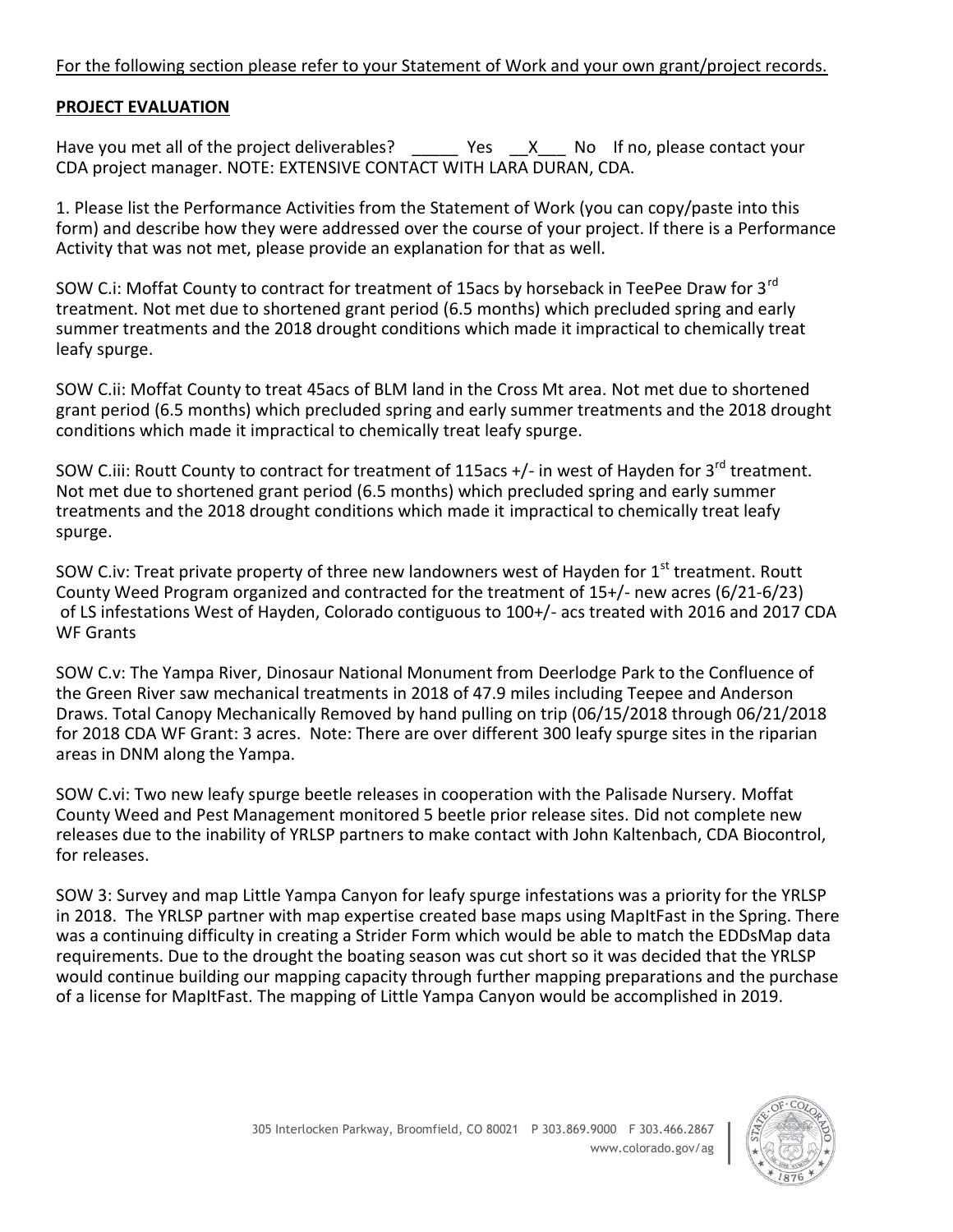SOW VI.9: YRLSP partner with mapping expertise (P. Williams) worked with CDA and the YRLSP partners regarding entering all mapping data in the EDDs Map. This will continue to be an ongoing process. This mapping preparation (82.5 hours) included coordination to obtain all beetle release sites from (Routt and Moffat Counties, BLM, CPW, and SLB) this information and all future releases will be mapped. With this work the YRLSP will be able to map the LS infestations, beetle release sites and be able to create usable maps for the Project.

2. From your project application and Statement of Work, please describe your one or two main goals for this grant project and how you addressed each.

Goal 1: Community outreach in Routt and Moffat Counties. In 2018 the YRLSP continued its Education/Outreach under the 2018 CDA WF Grant. Various YRLSP partners made presentations to important community groups regarding the threat of leafy spurge infestations to the riparian habitats of the Yampa River and its tributaries. The most important accomplishment of this outreach for the future success of the YRLSP was the development of a Yampa River adjacent landowner list and the mailing of an informational letter to all the landowners (173) adjacent to the Yampa River from west of Hayden to Dinosaur National Monument.

Goal 2: Reduction of leafy spurge seed flow in the Yampa River. Since the 2011 Yampa River high water there has been an increase of leafy spurge infestation along the Yampa, an example of these infestations are the almost 300 leafy spurge infestation sites in Dinosaur National Monument and the increasing infestation in Little Yampa Canyon. In 2018 the YRLSP partners as volunteers with NPS staff mechanically treated by hand pulling most of the sites in DNM.

3. Overall, did the project (Yes) meet, (No) not meet your goals? Please check one and explain.

Yes, through the 2018 CDA WF Grant, the YRLSP continued to build its capacity to manage leafy spurge as per the 10-Year Management Plan developed with the 2016 CDA WF Grant. Without the assistance of CDA with the 2016, 2017, and 2018 WF Grants the YRLSP would not be in the optimal position it is in for the future.

No, the YRLSP partners were thwarted in using chemical treatments because of the 2018 drought conditions which affected the leafy spurge populations. Part of the project and the 10-Year Management Plan was the protocol for three treatments on leafy spurge infestations. Fall treatments were not able to be made in 2018. However, it was decided by the YRLSP that TePee Draw and the 100+/- acs west of Hayden will be treated to meet the Projects protocols in 2019.

4. Next steps: What future steps should be taken to meet your goals for managing the targeted noxious weed species?

The three years of CDA WF Grants has raised the capacity and visibility of the YRLSP not only locally but also statewide. The YRLSP is embarking on a 2 to 3 year Research Project with the University of Wy using funds from the Colorado Water Conservation Board and local partners to upgrade the existing 10-Year Management Plan to a fully Integrated Management Plan for leafy spurge including: targeted grazing, bio-control, and new chemicals that can be used in riparian habitats. Thanks to CDA!

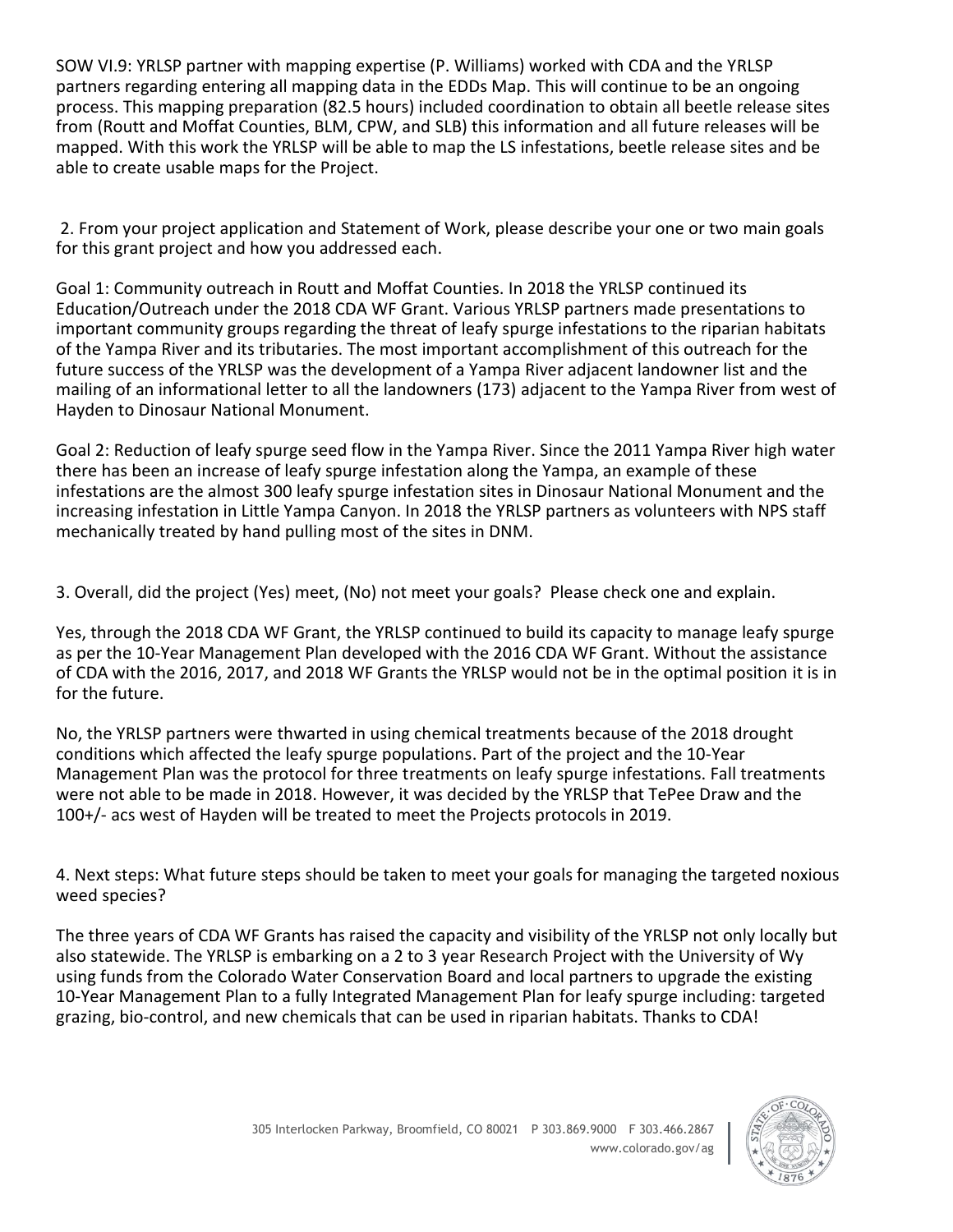5. Section IX of the Statement of Work lists documentation that is to be submitted in support of your invoice. Have these documents been sent to CDA or will they be sent with this final report? X Yes

One of the most important pieces of documentation needed to ensure the management of leafy spurge is the mapping of the leafy spurge infestations. The YRLSP is a group of partners (BLM, DNM, CPW, Routt and Moffat County Weed Programs) and private partners. It has been difficult to get all the mapping data from all the partners who have different mapping requirements to get them in a single format for the CDA EDDs Map system. However, we have made significant progress through the assistance of Lara Duran, CDA Noxious Weed Specialist. She has attended some of our meetings and held a mapping workshop. The YRLSP, through the mapping expertise of one the partners, has made significant headway in pulling together this mapping data and creating the capacity to upload the mapping data to EDDs Maps. See SOW VI.9 under Project Evaluation above. The YRLSP will be in a better position to comply with the mapping requirements not only for LS infestations but the biocontrol releases with the ability to create our own maps through a MapItFast license which then can be transferred to EDDs Maps.

If no, please contact CDA as your invoice will not be submitted for payment until all required documentation has been received and approved by your CDA project manager.

**INVOICE**: Your invoice should have the grantee's letterhead, contact information, invoice number, and amount invoiced. The invoice amount cannot exceed the grant award amount.